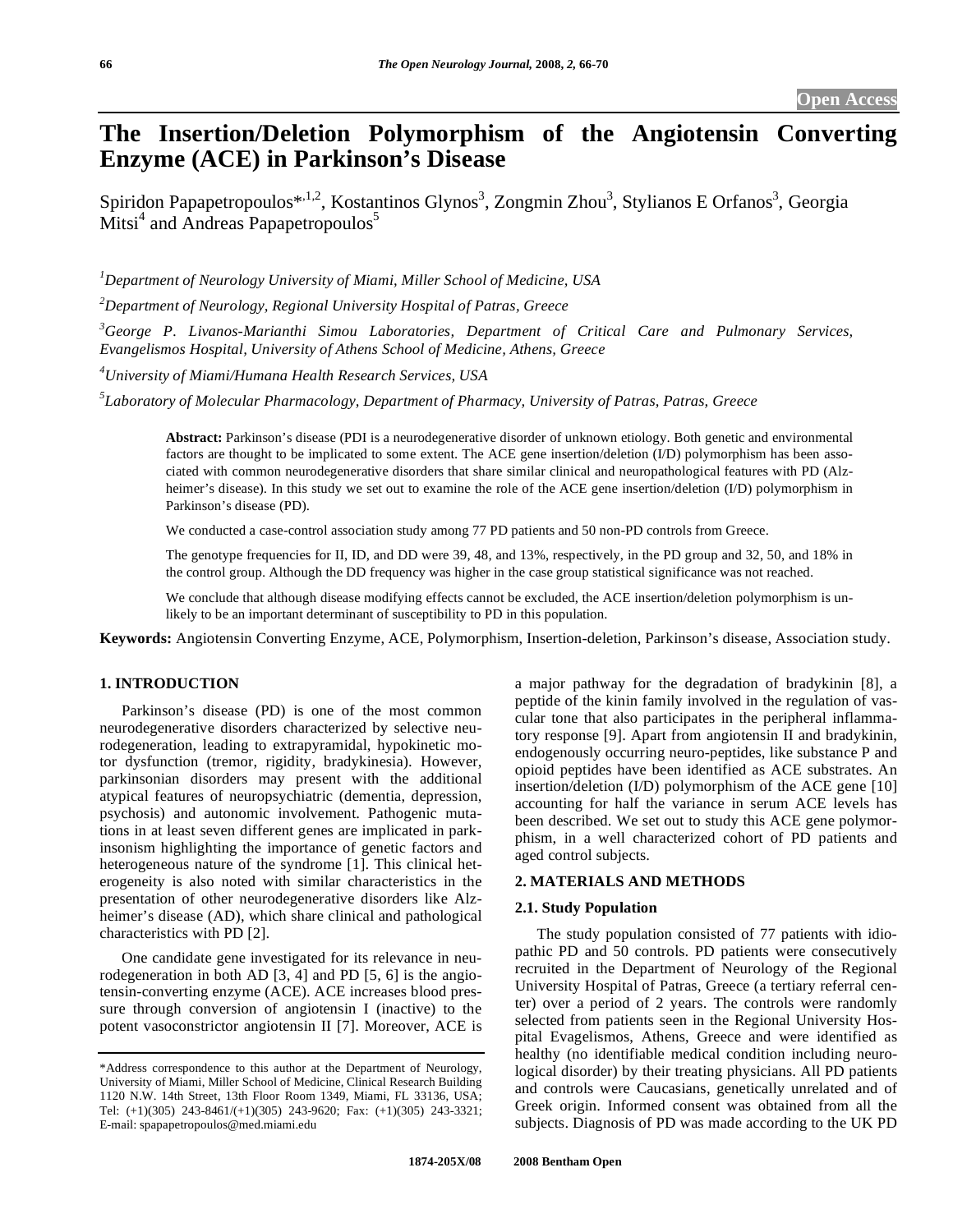Society Brain Bank diagnostic criteria [11]. Thus, only patients who had bradykinesia and at least two of rigidity, rest tremor and postural instability were included. All patients were investigated with either brain CT or MRI. Cases considered as atypical parkinsonism, vascular parkinsonism, or any PD plus syndrome, were excluded from the study.

 During a semi-structured interview demographic data, complete past medical history, age of PD onset, modality of presentation, duration of PD, and dosage of levodopa therapy were collected. The Unified Parkinson's Disease Rating Scale (UPDRS) [12] was completed during clinical examination and was used for evaluation of disease severity. This includes UPDRS I (mentation, behaviour and mood), UPDRS II (activities of daily living), UPDRS III (motor examination), UPDRS IV (complications of therapy), Hoehn & Yahr scale [13] (measures the severity of the disease and is based on lateralization of the symptoms and balance evaluation) and Schwab & England scale [14] (also measures activities of daily living).

#### **2.2. Laboratory Technique**

 Genomic DNA was isolated from whole blood using the NucleoSpin Blood L kit (Mecherey – Nagel) following the protocol recommended by the manufacturer. To determine the 287-bp insertion/deletion polymorphism in intron 16 of the ACE gene, a conventional PCR [10] was performed using 500 ng genomic DNA as template with a flanking primer pair 5' CTG GAG ACC ACT CCC ATC CTT TCT 3' and 5' GAT GTG GCC ATC ACA TTC GTC AGA T-3' in a solution of 25 μl containing 20 pmol of each primer, 0,5mM dNTP, 2mM Mg, 10mM Tris-HCl (pH 8.8), 50mM KCl, 0.08% Nonidet P40 and 1unit of Taq DNA Polymerase, (Fermentas, Lithuania). Amplification with this primer pair results in 490 bp and 190 bp products corresponding to I and D alleles, respectively. PCR was carried out on the Robo Cycler 96 (Stratagene, USA) with initial denaturation at 94  $\rm ^{o}C$  for 10 min, followed by 30 cycles at 94  $\rm ^{o}C$  for 1 min, at 58 °C (annealing) for 1 min and at 72 °C (extension) for 1 min and then by a final extension period at  $72 \degree C$  for 10 min. PCR products were visualised on a 1.5 % agarose-gel containing ethidium bromide. To reduce the incidence of mistyping ID as DD, each DD genotype was subjected to a second run of PCR with a primer pair 5' TGG GAC CAC AGC GCC CGC CAC TAC 3' and 5' TCG CCA GCC CTC CCA TGC CCA TAA 3' that recognizes the insertionspecific sequence with the following program: 10 min denaturation at  $94^{\circ}$ C, followed by 30 cycles at  $94^{\circ}$ C for 50 seconds, at 62  $\rm{^{\circ}C}$  (annealing) for 50 seconds and at 72  $\rm{^{\circ}C}$ (extension) for 1 min. Under these conditions, only the I allele produced a 335 bp amplicon. Genotyping was performed in a blinded fashion with respect to clinical status of patients and controls.

**Table 1. ACE Polymorhisms in Patients with Idiopathic Parkinson's Disease (PD) and Non-PD Controls** 

|                       | PD patients        |               |               |                    |             |               |              | non-PD controls |               | <b>Total</b> |               |
|-----------------------|--------------------|---------------|---------------|--------------------|-------------|---------------|--------------|-----------------|---------------|--------------|---------------|
| 77<br>No. of subjects |                    |               |               |                    |             |               | 50           |                 | 127           |              |               |
| No. of chromosome     |                    | 154           |               |                    |             |               |              | 100             |               | 254          |               |
| Allele frequency      |                    |               |               |                    |             |               |              |                 |               |              |               |
|                       | No.                | $\%$          |               |                    |             |               |              | No.             | $\%$          | No.          | $\%$          |
| D                     | 97                 | 63.0          |               |                    |             |               |              | 57              | 57.0          | 154          | 60.6          |
| $\bf{I}$              | 57                 | 37.0          |               |                    |             |               |              | 43              | 43.0          | 100          | 39.4          |
|                       |                    |               |               |                    |             |               |              |                 | $P=0.6*$      |              |               |
|                       | No.                | $\frac{0}{0}$ | <b>UPDRSm</b> | <b>UPDRS</b> total | H&Y         | <b>ADL</b>    | Age at onset | No.             | $\frac{0}{0}$ | No.          | $\frac{0}{0}$ |
|                       |                    |               | Mean (SD)     | Mean (SD)          | Mean (SD)   | Mean (SD)     | Mean (SD)    |                 |               |              |               |
|                       | Genotype frequency |               |               |                    |             |               |              |                 |               |              |               |
| DD                    | 30                 | 39.0          | 34.4(21.3)    | 57.5(37.6)         | 2.8(1.1)    | 69.3%(22.7%)  | 61.8(12.7)   | 16              | 32.0          | 46           | 36.2          |
| DI                    | 37                 | 48.1          | 26.8(19.8)    | 44.7(31.8)         | 2.3(1.0)    | 77.3% (19.7%) | 63.5(10.7)   | 25              | 50.0          | 62           | 48.8          |
| $\mathbf{I}$          | 10                 | 13.0          | 37.1(21.5)    | 60.3(39.4)         | 3.0(1.7)    | 55.0% (37.2%) | 63.4(9.7)    | 9               | 18.0          | 19           | 15.0          |
|                       |                    |               | $P=0.16**$    | $P=0.23**$         | $P=0.09**$  | $P=0.16**$    | $P=0.98**$   |                 | $P=0.6*$      |              |               |
| DD                    | 30                 | 39.0          | 34.4(21.3)    | 57.5(37.6)         | 2.8(1.1)    | 69.3%(22.7%)  | 61.8(12.7)   | 16              | 32.0          | 46           | 36.2          |
| DI&II                 | 47                 | 61.0          | 29.0(20.4)    | 48.0(33.7)         | 2.4(1.2)    | 72.5% (25.7%) | 63.5(10.4)   | 34              | 68.0          | 81           | 63.8          |
|                       |                    |               | $P=0.16***$   | $P=0.46***$        | $P=0.09***$ | $P=0.31***$   | $P=0.92***$  |                 | $P=0.5*$      |              |               |

UPDRSm: motor part of the UPDRS scale; H&Y: Hoehn and Yahr scale; ADL: Activities of daily living scale; SD: standard deviation.

\* p value for the comparison of allele frequencies between PD patients and controls.

\*\* p value for the comparison UPDRSm, UPDRS total, H&Y, ADL and age at onset between PD patients of different genotype groups (DD, DI, II).

\*\*\* p value for the comparison UPDRSm, UPDRS total, H&Y, ADL and age at onset between PD patients of different genotype groups (DD vs DI and II). D/I: deletion/insertion polymorphism; PD: Parkinson's disease.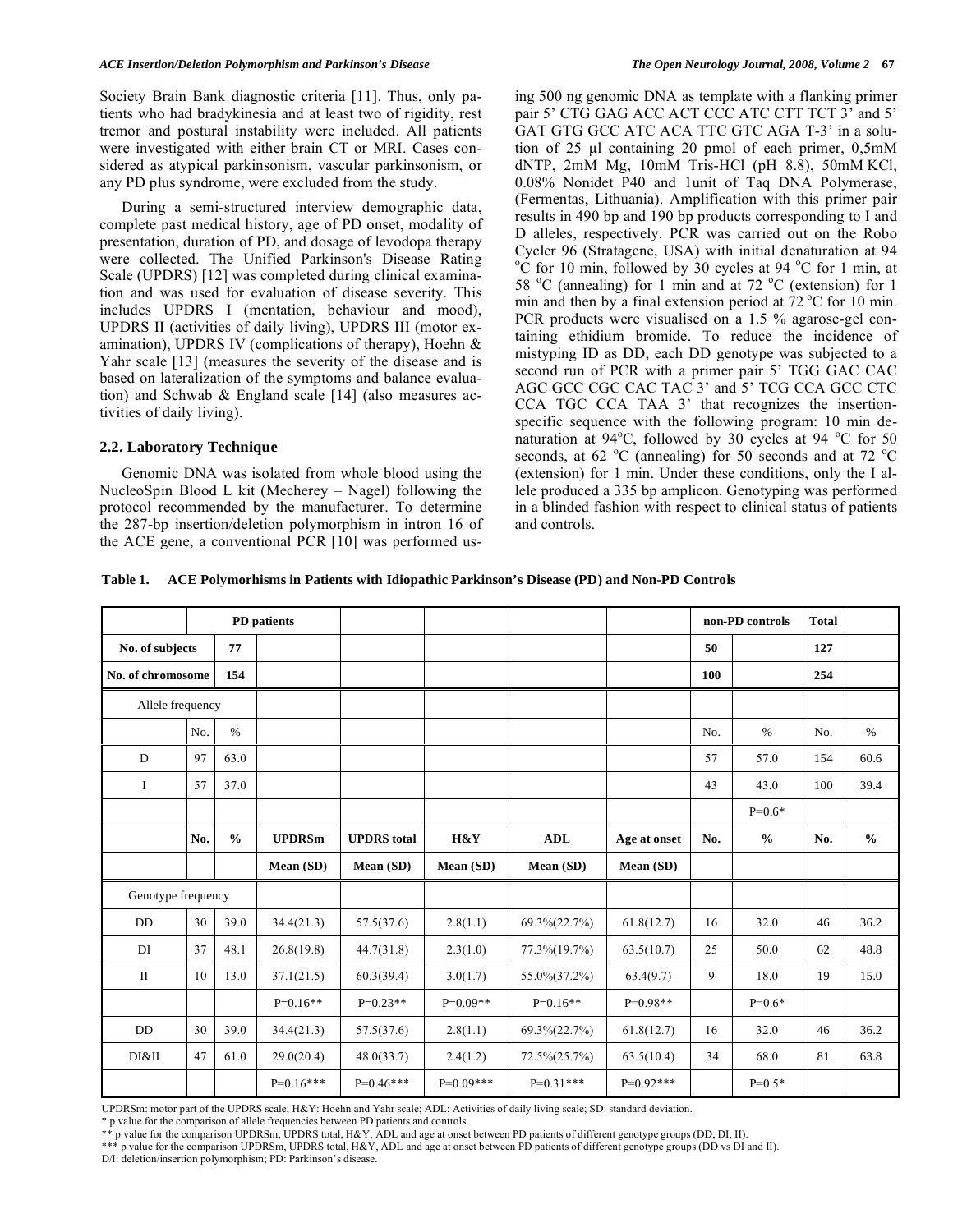#### **2.3. Statistical Analysis**

 Statistical analysis was performed using the SPSS for Windows release 11.0, run on an IBM-compatible computer. Mann-Whitney U test for two samples was used in nonparametric comparisons of continuous data. Chi-square with Yates's corrected p-value and 2-tailed Fischer's exact test were used, as appropriate, for the comparison of proportions. For corrections of associations, multivariate analysis was performed using stepwise logistic regression. Adjustments were made for gender, age at onset and disease stage. The level of statistical significance was set at  $p<0.05$ . The study was approved by the local Institutional Review Board (IRB).

#### **3. RESULTS**

 Our study population consisted of 77 PD patients (43 men and 34 women), age 35 to 89 years with the mean of 69.2 (SD 10.4) years, and 50 control subjects (35 men and 15) women, age 19 to 80 years with the mean of 49.5 (SD 21.6) years. PD patients had a mean age of onset of 62.84 (SD11.30) years (the age at onset of PD was defined as the appearance of the first symptom estimated by medical interview). The mean duration of symptoms was 6.27 (SD 5.28) years.

 The ACE I/D polymorphism genotypes and allele frequencies are presented in Table **1**. The distribution of II, ID and DD genotypes was not significantly different between PD patients and control subjects (p=0.6). The most frequent genotype was ID. There were fewer II genotypes 10 (13.0%) and more DD genotypes 30 (39.0%) in the PD patients. ACE genotypes for our cohort, PD cases and controls independently, were in Hardy–Weinberg equilibrium. The D and I allele distributions in the PD and control groups also revealed no significant differences ( $p=0.6$ ). The D alleles were more common in both groups (63.0% in the PD group and 57.0% in the control group). No significant associations were observed when adjustment using stepwise logistic regression was applied  $(p<0.05)$ .

 The most predominant symptoms at onset were bradykinesia or rigidity related. At the time of examination, the mean total UPDRS was 51.7 (SD 35.4). The UPDRS subscores were: UPDRSI 6.27 (SD 3.53), UPDRSII 15.82 (SD 11.16), UPDRSII (or UPDRSm) 31.09 (SD 20.79), UPDRSIV 2.52 (SD 3.95). The mean Hoehn & Yahr score was 2.56 (SD 1.14) and mean Swab & England score was 71.30% (SD24.46%). The main symptoms of PD at onset and examination, and the L-dopa induced motor side effects (dyskinesias, wearing-off and on-off phenomena), the vascular comorbid conditions (ischemic heart disease and cerebrovascular disease) and family history of PD patients are presented in Table **2**. The subgroup analysis of main PD symptoms and L-dopa motor side effects according to the presence or absence of the DD genotype (Table **2**) revealed higher frequency of the DD phenotype in patients with the akinetic-rigid form of the disease and L-dopa induced motor complications. These differences were not statistically significant. When results were analyzed by groups defined by phenotype and not by genotype, a marginally non-significant result was revealed: there were only 9 DD homozygotes (26.5%) in the patients with an initial tremor-dominant form of PD (n=34) compared to 21 DD homozygotes (48.8%) in the bradykinesia-rigidity dominant form (n=43) (Fisher exact test p=0.061 and Pearson  $\chi^2$  test p=0.061).

 Finally, we compared the distribution of the genotypes (DD, ID, II) in PD patients and control subjects categorized by age group. For PD patients we used the age of onset (age  $<$  50, 50–59, 60–69 and  $\geq$ 70 years). No statistically significant differences were noted in the age subgroup analysis although patients with younger onset PD tended to have the DD phenotype more frequently. The results of this analysis are presented in Table **3**.

#### **DISCUSSION**

 The ACE gene is located on chromosome 17q23 and consists of 26 exons and 25 introns. While ACE is best known for the conversion of angiotensin I to angiotensin II and for the degradation of bradykinin, this dipeptidyl carboxypeptidase has additional substrates. A substrate of special interest with regard to PD is substance P [15], an undecapeptide that displays neuroprotective effects [16-18]. Substance P also increases rat locomotor activity when microinjected into discrete regions of the basal ganglia including the substantia nigra reticulata (SNr), substantia nigra compacta (SNc), ventral tegmental area (VTA), and globus pallidum

|  |  |  |  | Table 2. Subgroup Analys is of Main PD Symptoms and L-Dopa Motor Side Effects According to ACE Genotypes |
|--|--|--|--|----------------------------------------------------------------------------------------------------------|
|--|--|--|--|----------------------------------------------------------------------------------------------------------|

|                            | $N (n=77, % of total)*$ | $DD(\frac{9}{6})^{**}$ | $DI(%)**$    | $H(\%)^{**}$ | p-value |
|----------------------------|-------------------------|------------------------|--------------|--------------|---------|
| <b>Initial Symptoms</b>    |                         |                        |              |              |         |
| Tremor dominant            | 34(44.2%)               | $9(30.0\%)$            | $20(54.1\%)$ | $5(50.0\%)$  | 0.13    |
| B-R dominant               | 43(55.8%)               | 21 (70.0%)             | 17(45.9%)    | $5(50.0\%)$  |         |
| Tremor at examination      | 52(67.5%)               | 18 (60.0%)             | 28(75.7%)    | $6(60.0\%)$  | 0.34    |
| Rigidity at examination    | 58(75.3%)               | 23 (76.7%)             | 27(73.0%)    | $8(80.0\%)$  | 0.88    |
| Instability at examination | 38(49.4%)               | 18 (60.0%)             | 14(37.8%)    | $6(60.0\%)$  | 0.15    |
| Dyskinesias                | 15(19.5%)               | $7(23.3\%)$            | 5(13.5%)     | $3(30.0\%)$  | 0.40    |
| On-off phenomena           | 22(28.6%)               | 13 (43.3%)             | $6(16.2\%)$  | $3(30.0\%)$  | 0.06    |

B-R: bradykinesia rigidity; DI: deletion/insertion polymorphism; PD: Parkinson's disease.

\*Percentage (%) of all PD patients.

\*\*Percentage of PD patients with each genotype.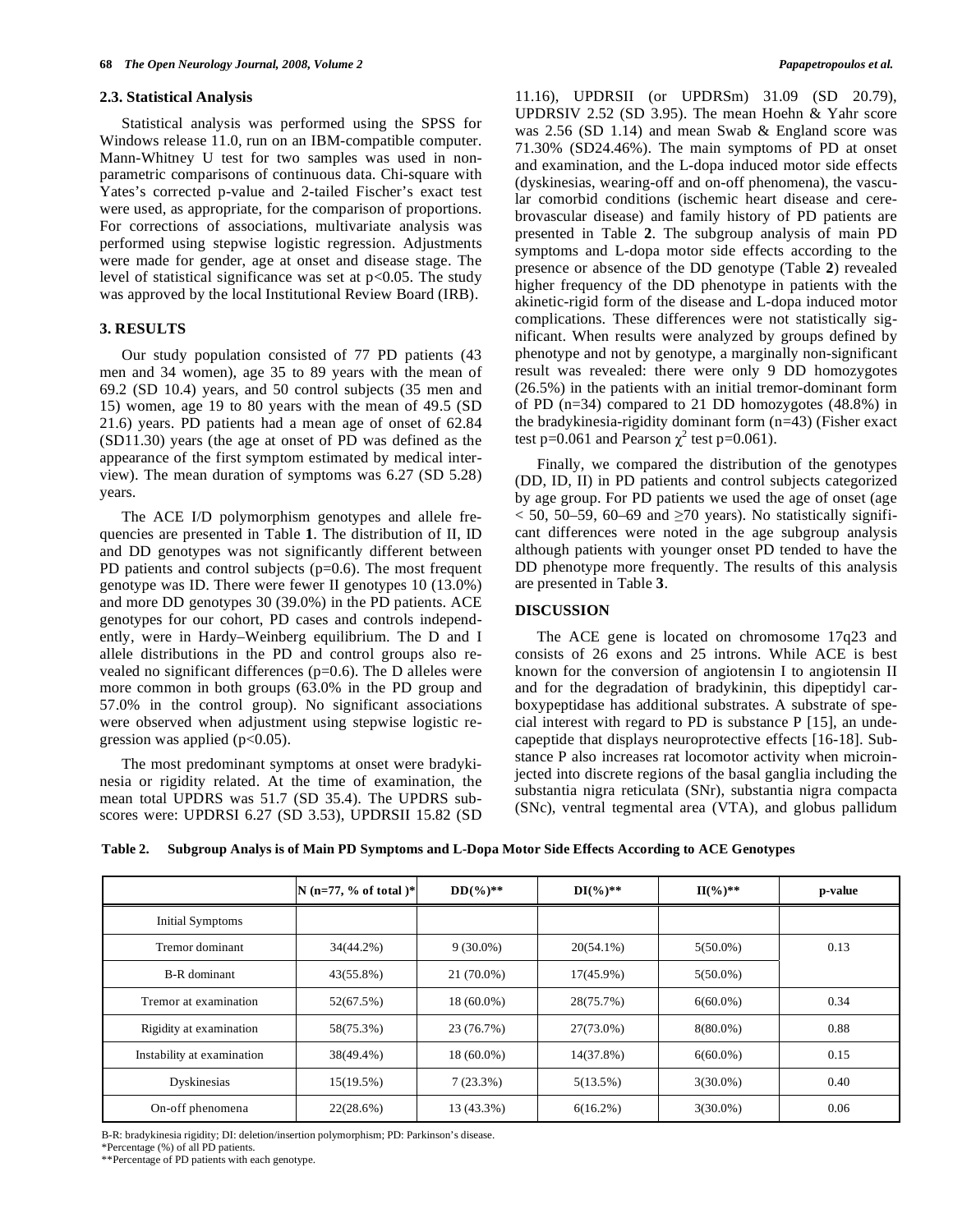|           |    | PD group     |              |              |    | Control subjects |              |             | p-value |
|-----------|----|--------------|--------------|--------------|----|------------------|--------------|-------------|---------|
|           |    | $(N = 77)$   |              |              |    | $(N = 50)$       |              |             |         |
|           | N  | DD.          | DI           | П            | N  | <b>DD</b>        | DI           | П           |         |
| Total     | 77 | $30(39.0\%)$ | $37(48.0\%)$ | $10(13.0\%)$ | 50 | $16(32.0\%)$     | $25(50.0\%)$ | $9(18.0\%)$ | 0.63    |
| < 50      | 12 | 7(58.3%)     | $4(33.3\%)$  | $1(8.3\%)$   | 25 | $9(36.0\%)$      | 11 (44.0%)   | $5(20.0\%)$ | 0.40    |
| $50 - 59$ | 11 | $1(9.1\%)$   | $7(63.3\%)$  | 3(27.3%)     | 3  | $0(0.0\%)$       | $1(33.3\%)$  | 2(66.7%)    | 0.43    |
| $60 - 69$ | 30 | $12(40.0\%)$ | $15(50.0\%)$ | $3(10.0\%)$  | 10 | $2(20.0\%)$      | $7(70.0\%)$  | $1(10.0\%)$ | 0.50    |
| $\geq 70$ | 24 | 10(41.7%)    | 11 (45.8%)   | 3(12.5%)     | 12 | 5(41.7%)         | $6(50.0\%)$  | $1(8.3\%)$  | 0.93    |

**Table 3. Comparison ACE Genotypes in PD Patients and Control Subjects Categorized by Age Group** 

D/I: deletion/insertion polymorphism; PD: Parkinson's disease.

(GP) [19-22]. Several studies in rats have also shown that the substance P can increase dopamine outflow [23-27] as well as acetylcholine release [28] under normal conditions.

 A deletion/insertion (D/I) polymorphism of ACE has been reported that arises from the presence or absence of a 287-base pair sequence of intron 16 resulting in three genotypes (DD/II homozygotes and ID heterozygote) [29]. Although ACE activity is found in plasma, the majority of the biologically active enzyme is tissue-bound [30]. Tiret *et al.*  [31] provided evidence that the insertion/deletion (ID) polymorphism is associated with higher plasma ACE activity. Later reports established that the DD genotype is also associated with a higher tissue ACE activity [32]. As reduced neuroprotection is implicated in the pathogenesis of PD [33], one could speculate that the increased ACE activity in subjects with a DD genotype could lower the levels of substance P, making them more susceptible to PD. Lower levels of substance P may also affect locomotion and dopamine modulatory mechanisms further contributing to the development of PD. Interestingly, substance P levels and immunoreactivity are decreased in nigral and striatal tissues of animals models of PD and in postmortem samples of PD patients [16].

 To test the hypothesis that the ACE I/D polymorphism is associated with PD, possibly through altering substance P levels, we determined ACE genotypes in PD patients and compared them to non-PD controls. The frequency of the DD genotype and the D allele was higher in the PD population. The frequency of the DD phenotype was also higher in younger patients and in patients with the akinetic-rigid type of PD. However, statistical significance was not reached in any of the comparisons made throughout our study. However, the marginally non-significant increased prevalence of DD homozygotes in the akinetic-rigid predominant PD patients may suggest that the I/D polymorphism has disease modifying effects. Mellick *et al.* [6] were the first to investigate the possible involvement of the ACE gene in the pathogenesis of PD in a population of Caucasians. Based on evidence linking the DD ACE genotype to longevity [34] they suggested that D allele may confer some long-term protective effect as a result of ACE' s action on neuropeptides and neuroendocrine function. In their study similar frequencies were reported for the D and I alleles in the PD (D 48% and I 52%) and control population (D 54% and I 46%). Furthermore, the genotype distribution was also similar in the PD

and control group (the most frequent phenotype was ID in 52% of PD patients and 56% of controls). Our results are in agreement with those of Mellick *et al*. that also failed to provide evidence that the ACE polymorphism is related to PD. Both our studies report similar allele frequencies in the control groups confirming previous results (the reported D allele frequency in Caucasians is 50–58% [35, 36].

 In a different study, Lin *et al.* [5] also evaluated the possible relationship between the ACE polymorphism and PD in a Chinese population. The frequency of the homozygote DD genotype of the ACE gene was increased in the PD group (22% in the PD vs 12% in the control group), but the statistical significance was marginal ( $p = 0.048$ ). The increase in the DD genotype in the PD group was also noted in our study (39% in the PD vs 32% in the control group) but significance was not reached. One could speculate that various reasons like ethnicity, (Caucasians and Chinese have different genetic backrounds), sample size and different recruitment methods used for the control population could account for this difference in significance between the two studies. In normal Chinese the D allele frequency is 35–39% [36]. The frequency of D allele in the control subjects in the study by Lin *et al.* (33%) was markedly different from that in our report (57%) and Mellick's study (54%). However, this is in accordance with the frequencies of the D allele in Caucasian and Chinese populations.

 Our study has certain strengths and limitations. We acknowledge the relatively small sample size and highlight the preliminary nature of these findings. Strengths of our study include its prospective nature and the homogeneity of the sample population.

 Based on the evidence presented herein, we conclude that the ACE insertion/deletion polymorphism is not associated with PD and that ACE genotypes do not correlate significantly with any of the symptoms of the disease in Caucasians, although a disease modifying effect cannot be excluded. Our data suggest that ACE genotype is unlikely to be an important determinant of susceptibility to PD.

## **ACKNOWLEDGEMENTS**

 We would like to thank the participants and their families for making these studies possible.